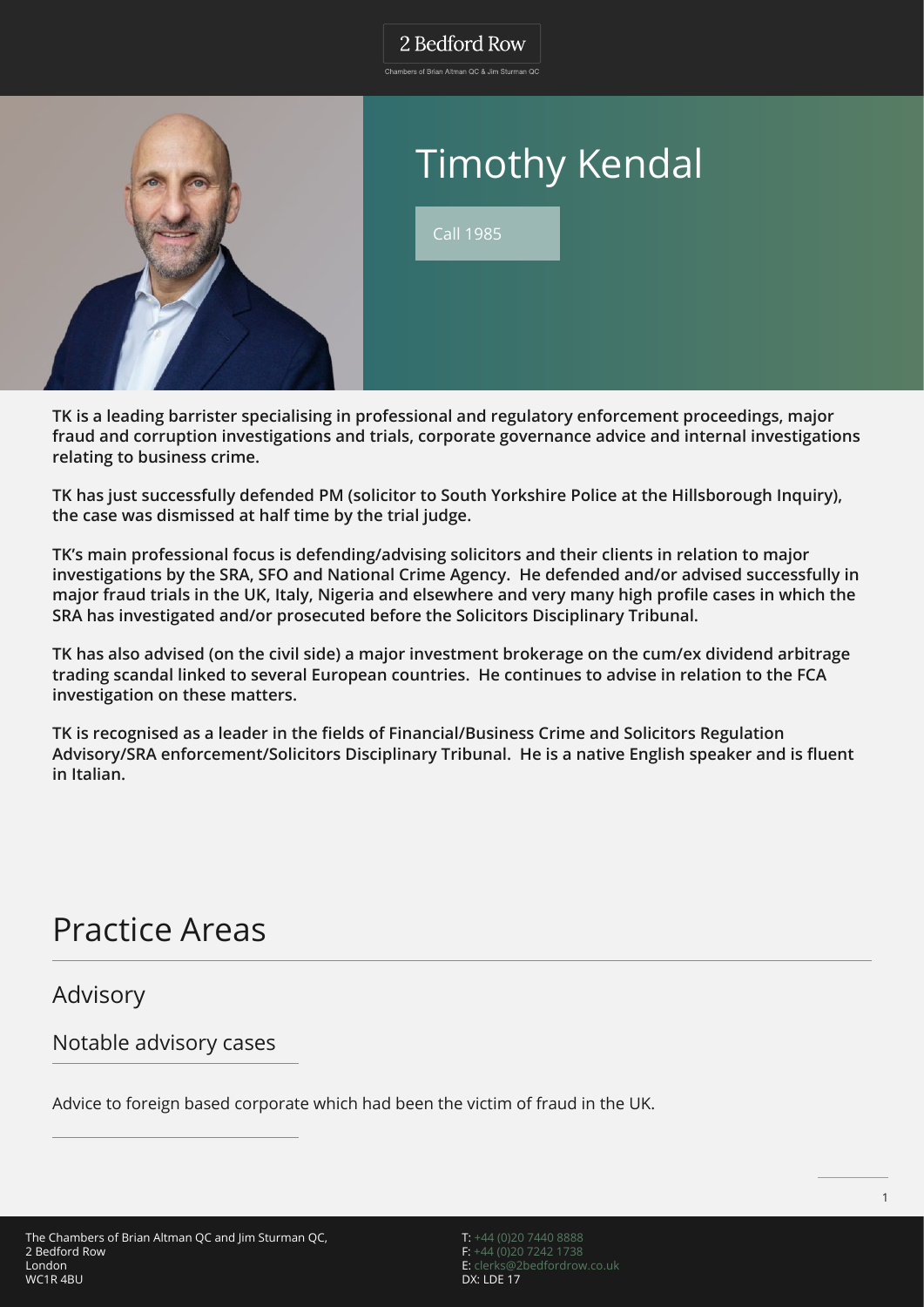Advice to a suspect concerning allegations of international corruption.

Advice to officers of publicly listed company regarding possible listing breaches, independent investigation and self-reporting steps.

2 Bedford Row Chambers of Brian Altman QC & Jim Sturman QC

Advice to individual whose assets were frozen pending an international investigation of his estate. Investigating authority withdrew allegations and restraint order quashed.

Advising a leading firm of solicitors regarding the discovery of possible fraudulent conduct in the regulated sector.

Advice and representation to an individual arising out of a purported breach of a company director disqualification. Advice provided in relation to past conduct giving rise to the disqualification, the conduct alleged to have amounted to the breach of the disqualification, consideration of the possibility of criminal proceedings and the provisions of the Company Directors Disqualification Act 1986.

Advising an FSA-regulated firm in relation to enforcement activity and proceedings arising out of alleged offshore "boiler room" activity. Advice touched upon issues of disclosure, privilege, confidentiality and compliance with FSA rules relating to realtime/non-realtime financial promotions. As a consequence of advice given, certification proceedings instituted by the FSA against the firm have now been withdrawn.

Advice relating to dealing in securities whilst potentially in possession of inside information; consideration and advice on the Criminal Justice Act 1993 and the possible defences

Advice to plc relating to the discovery by in-house counsel of a possible fraud by the business. Advice extended to appropriate action regarding independent investigation, reporting, money laundering issues, mitigation of the position, corporate governance issues and proper approach of in-house counsel.

Advice urgently sought at sensitive moment in negotiation for complex structured purchase of a multimillion pound property portfolio. Issues included potential breaches of planning legislation, possible mortgage and revenue frauds, money laundering considerations (including reporting under POCA).

Advice urgently sought regarding the differential approach to civil tracing (in an action for monies had and received) and the request for compensation to be made against the same defendant following a criminal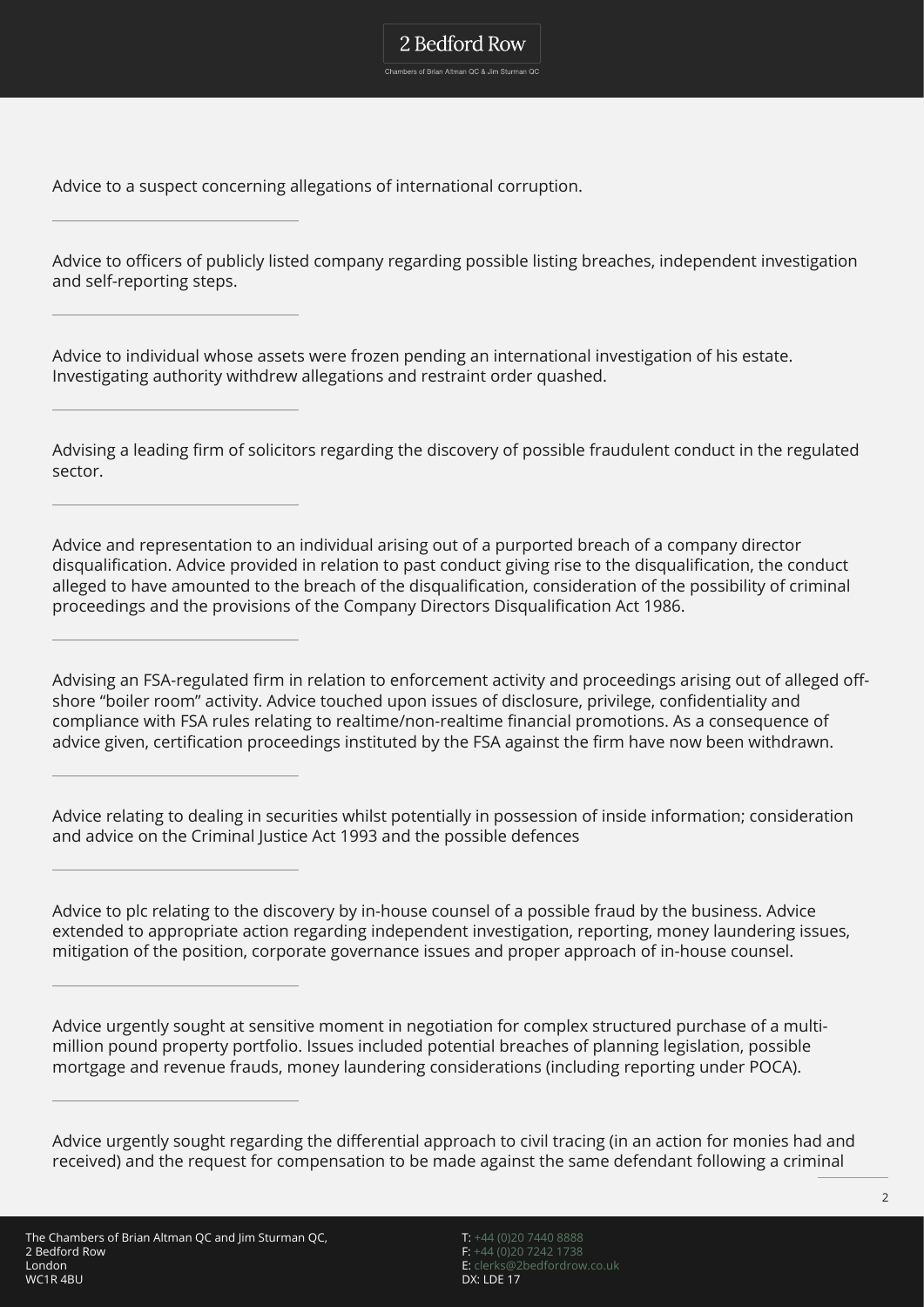Chambers of Brian Altman QC & Jim Sturman QC

trial.

Disciplinary proceedings before the General Medical Council following a criminal conviction arising out of the same set of circumstances as had formed the prosecution case at trial.

Advice regarding compliance with a restraint order imposed upon business partners. Complexity increased due to undocumented joint interests in property and accounts.

Advising and appearing on an appeal against an assessment for outstanding VAT before the VAT tribunal in the context of an international MTIC Fraud.

Crime

Notable crime cases

**Agombar**

For the defendant Alleged Class A drugs (cocaine) supply (street value over £1 million).

**Vincent**

For the appellant in the Court of Appeal Alleged gangland killing.

### **Short**

Leading junior for the lead defendant Serial warehouse robberies in South East England.

### **Dawes**

For the defence Alleged "gangland" leader, supply class A and B drugs, money laundering.

### **R v Johnson & Others**

Appeared for defendant as leading counsel. Defendant acquitted having been accused of multi-million pound drugs importation conspiracy.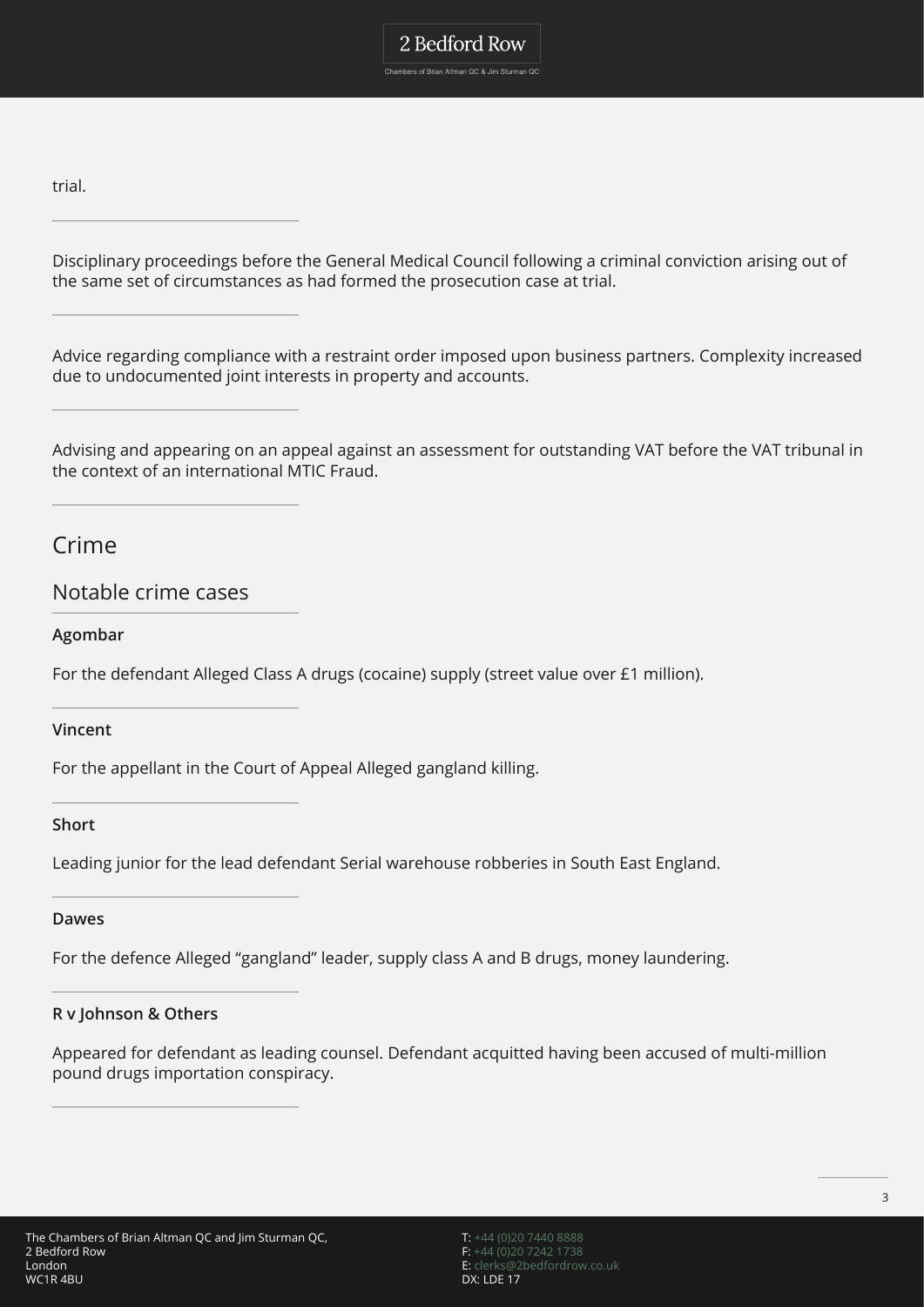Chambers of Brian Altman QC & Jim Sturman QC

# Confiscation

## Notable confiscation cases

### **Ismail**

For the defence Multi-million pound confiscation proceedings.

### **Irvin**

For the defence Prosecution claim for over £1 million confiscation order.

### **Hackett**

For the defendant Original claim for over £1 million confiscation order reduced after litigation by 50%.

### **Re: L Ltd**

For the respondents in the Magistrates' Court Re the seizure by a police officer of nearly £200,000 in defiance of a High Court order that the same be returned to the respondents.

### **Re: C**

For the respondent in the Magistrates' Court. Return to the respondent of all cash seized by them by consent. Order for costs (opposed by the applicant police force) made against the applicants.

### **Re: F**

For the respondent in the Magistrates' Court Return to the respondent of over £100,000 in cash seized by Customs Officers.

### **Re: BP**

For BP in the Administrative Court and in the Court of Appeal Civil Division re the provisions of a restraint order and the release of legal fees.

### **Re: BP**

For the defence Multi-million pound confiscation proceedings.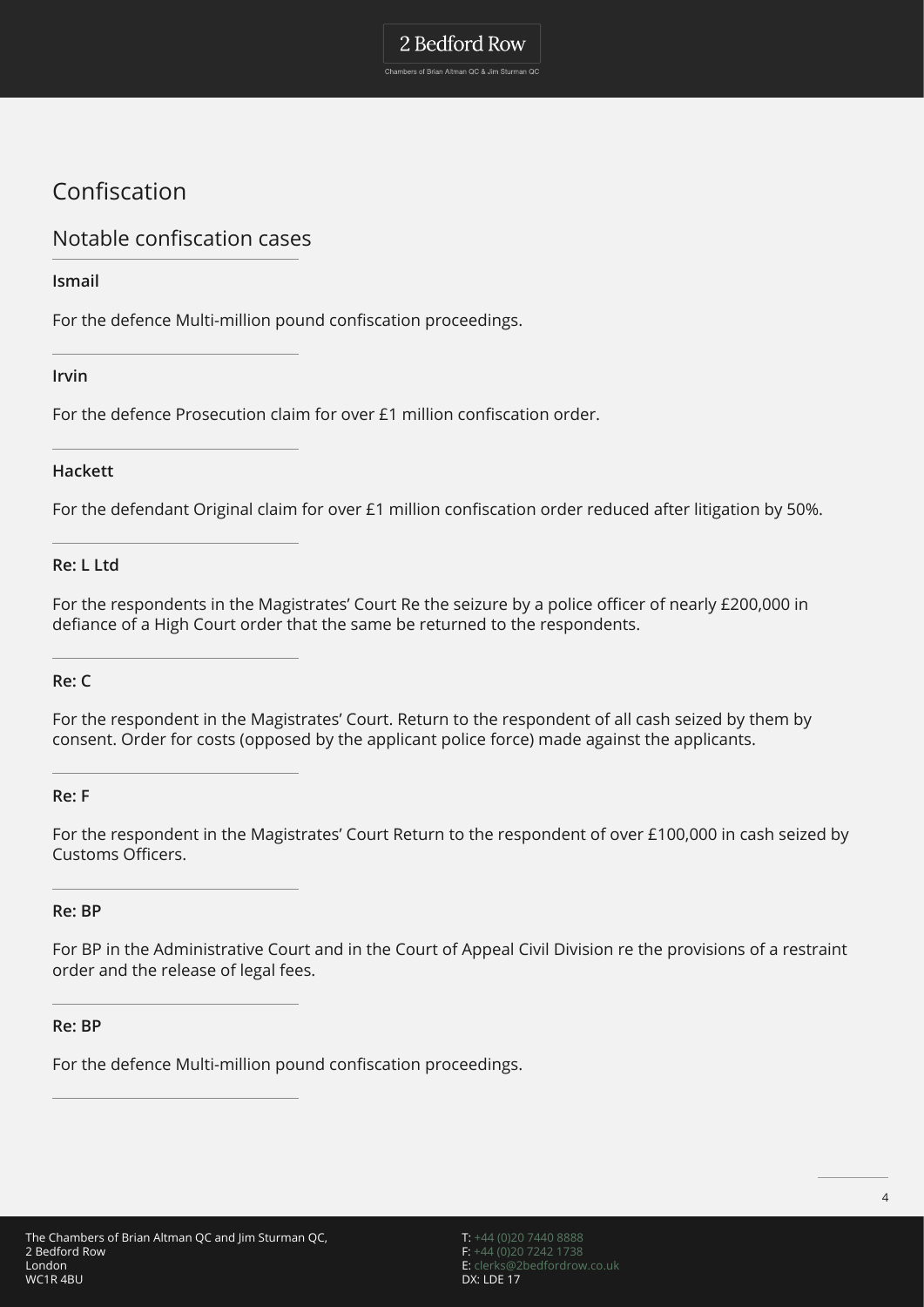Chambers of Brian Altman QC & Jim Sturman QC

# Fraud

## Notable fraud cases

### **Huggett**

Leading junior for the lead defendant Money Laundering and Accountancy / Revenue fraud with losses said to exceed £5million.

### **Whitworth**

Leading junior the lead defendant Multi million pound excise duty and VAT fraud.

### **Iacovides**

For the defence Fraud / Attempt to pervert justice.

### **Zykin**

Leading junior for the defence International Credit Card, Identity theft case – potential multi million dollar losses.

### **Sykes**

Leading junior for the defence DTI prosecution – Fraudulent Trading – dishonest "asset preservation scheme".

### **Rouse**

Leading junior for the lead defendant Alleged £1 million in-house fraud.

### **Sykes**

Leading junior for the defence SFO prosecution £5 million pounds stolen from pension fund.

### **El Heri**

For the lead defendant Multi million pound VAT evasion fraud.

### **R v Whitworth & Others**

Appeared for defendant as leading counsel. 7-month trial. Client charged with conspiracy fraudulently to evade millions of pounds' of duty and VAT.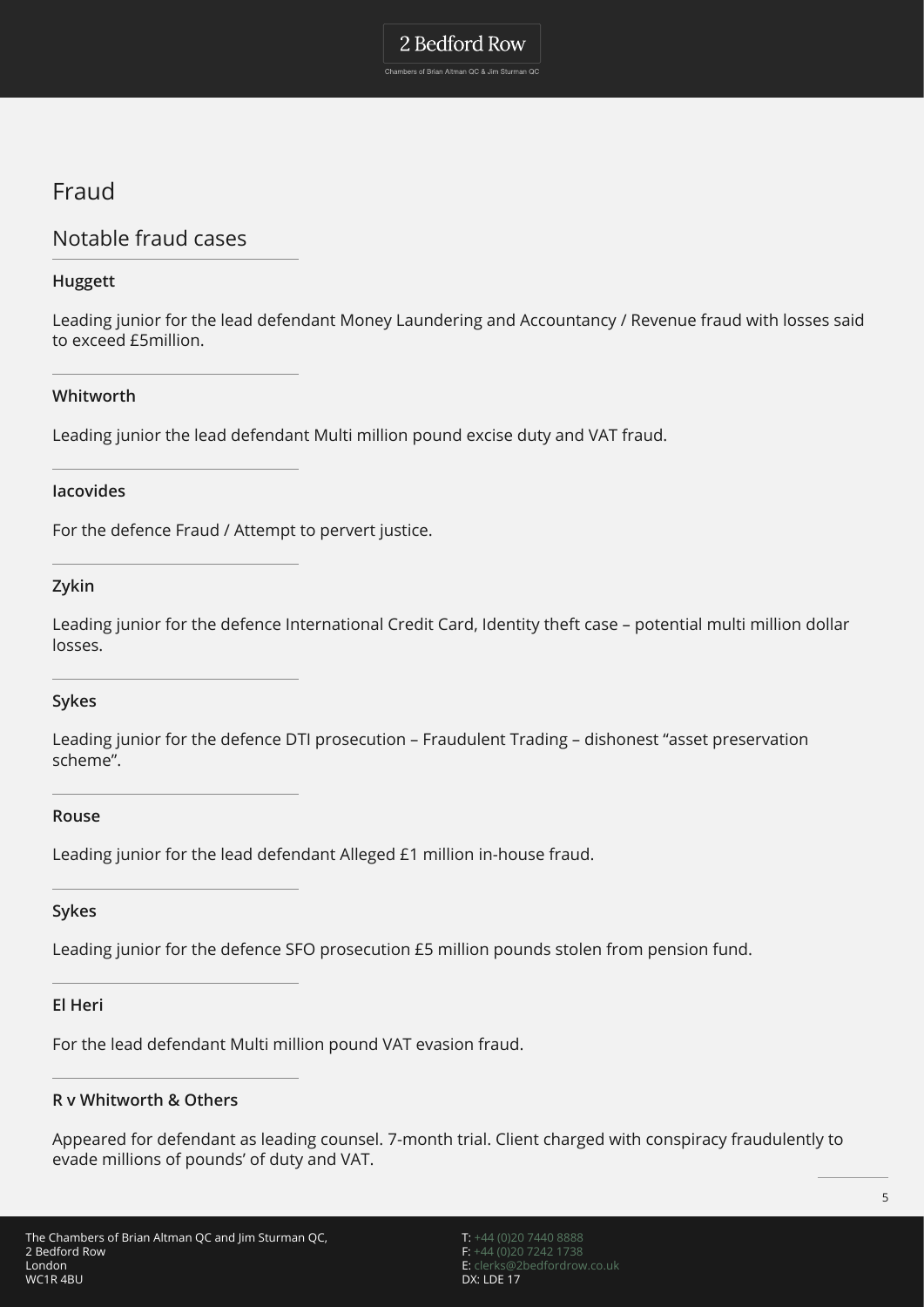### **R v Parmar & Others**

Appeared for defendant as leading counsel. Client acquitted having been charged with conspiracy to defraud construction companies working at London Heathrow Airport.

### International

Mr Kendal has recently been consulted regarding issues of national and international bribery and corruption. He has been central in divising appropriate measures, strategies and procedures in contemplation of the enactment of the new Bribery Act. He has also been instructed to advise companies and individuals in relation to various international investigations into alleged instances of corruption, including the recent enquiry into BAE.

Mr Kendal represented Kenneth Noye in his recent case before the European Court of Human Rights. Mr Kendal is also instructed to represent Mr Briggs-Price (confiscation) before the European Court of Human Rights.

Recently Mr Kendal, who is an Italian speaker, was instructed as an expert witness and strategic adviser in relation to the conduct of a trial in Italy regarding an allegation of a multi-million Euro fraud. His client was acquitted.

Most recently, Mr Kendal was asked to advise an international corporate fraud for a foreign-based company. The allegations included fraudulent conduct in the acquisition of shares, the fraudulent trading of a company, oppressive conduct in relation to the remaining minority shareholders and money laundering.

## Professional Discipline

Mr Kendal represents professionals before their disciplinary bodies. His involvement commences, with best results, at the beginning of any investigation/enforcement activity by a regulator. Presently, he is instructed on behalf of solicitors investigated by the SRA (and at the disciplinary hearings before the SDT) accountants (ICAEW, ACCA) and insolvency practitioners (IPA).

In addition, Mr Kendal is a legal advisor to both the GMC (Medical Practitioners Tribunal Service) and the NMC.

### Regulatory

Timothy is expert in providing advice to commerce and corporations (large and small). In an increasingly complex and difficult area, he has been sought out both for his deep understanding of the law and his practical and commercial approach. His advice is also regularly sought on a direct access basis from inhouse counsel and accountancy / insolvency practitioners alike. He is presently advising corporations and individuals relating to the discovery of corruption and the associated money laundering issues arising from commercial activity in Nigeria, Zambia, the UK and other jurisdictions throughout the world.